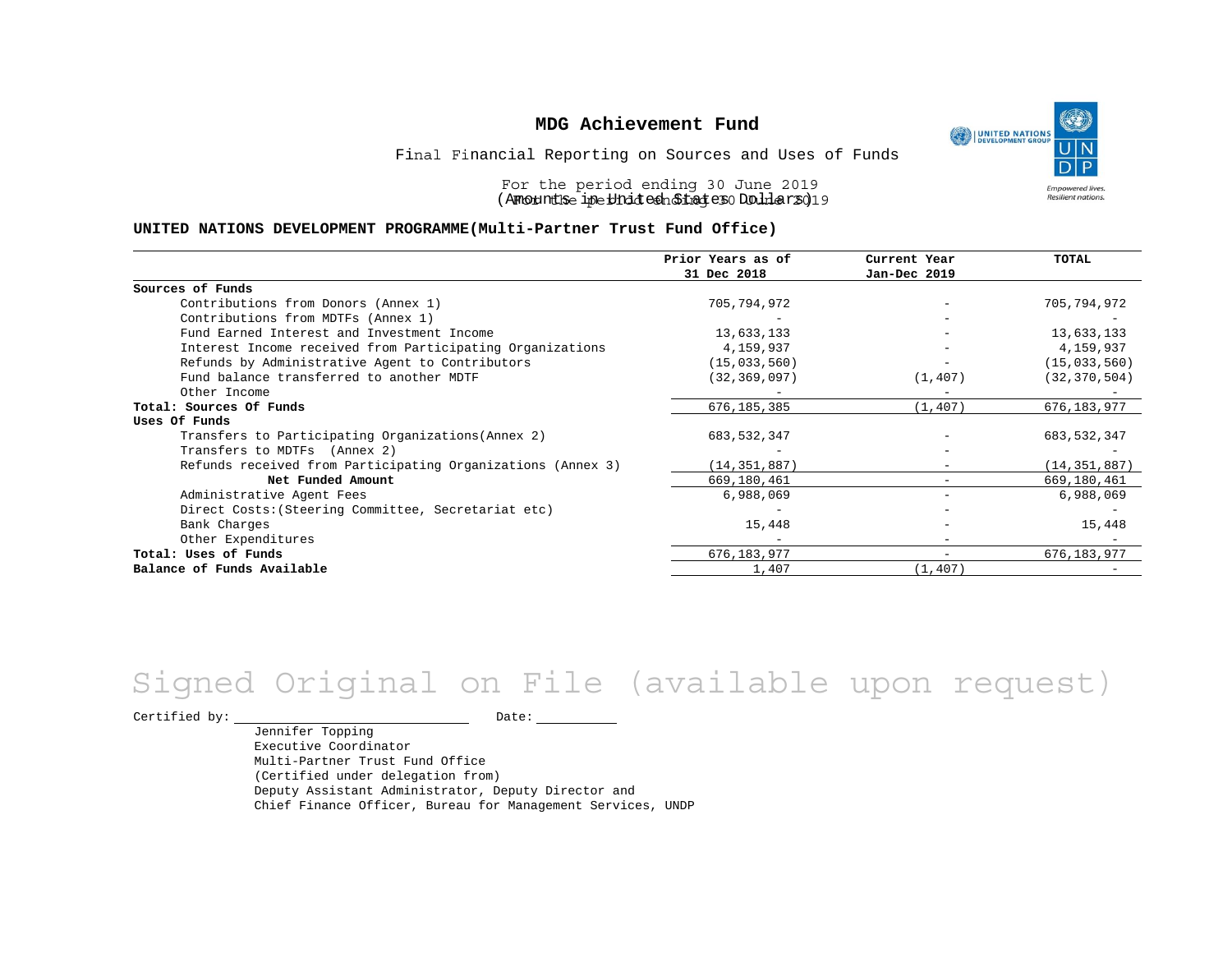

Final Financial Reporting on Sources and Uses of Funds

For the period ending 30 June 2019 (Amounts in United States Dollars)

### **UNITED NATIONS DEVELOPMENT PROGRAMME(Multi-Partner Trust Fund Office)**

**Annex - 1: Contributions**

|                      | Prior Years as of | Current Year             | TOTAL       |
|----------------------|-------------------|--------------------------|-------------|
|                      | 31 Dec 2018       | Jan-Dec 2019             |             |
| From Contributors    |                   |                          |             |
| GOVERNMENT OF SPAIN  | 705,794,972       | $\overline{\phantom{0}}$ | 705,794,972 |
| Total: Contributions | 705,794,972       | $-$                      | 705,794,972 |

# Signed Original on File (available upon request)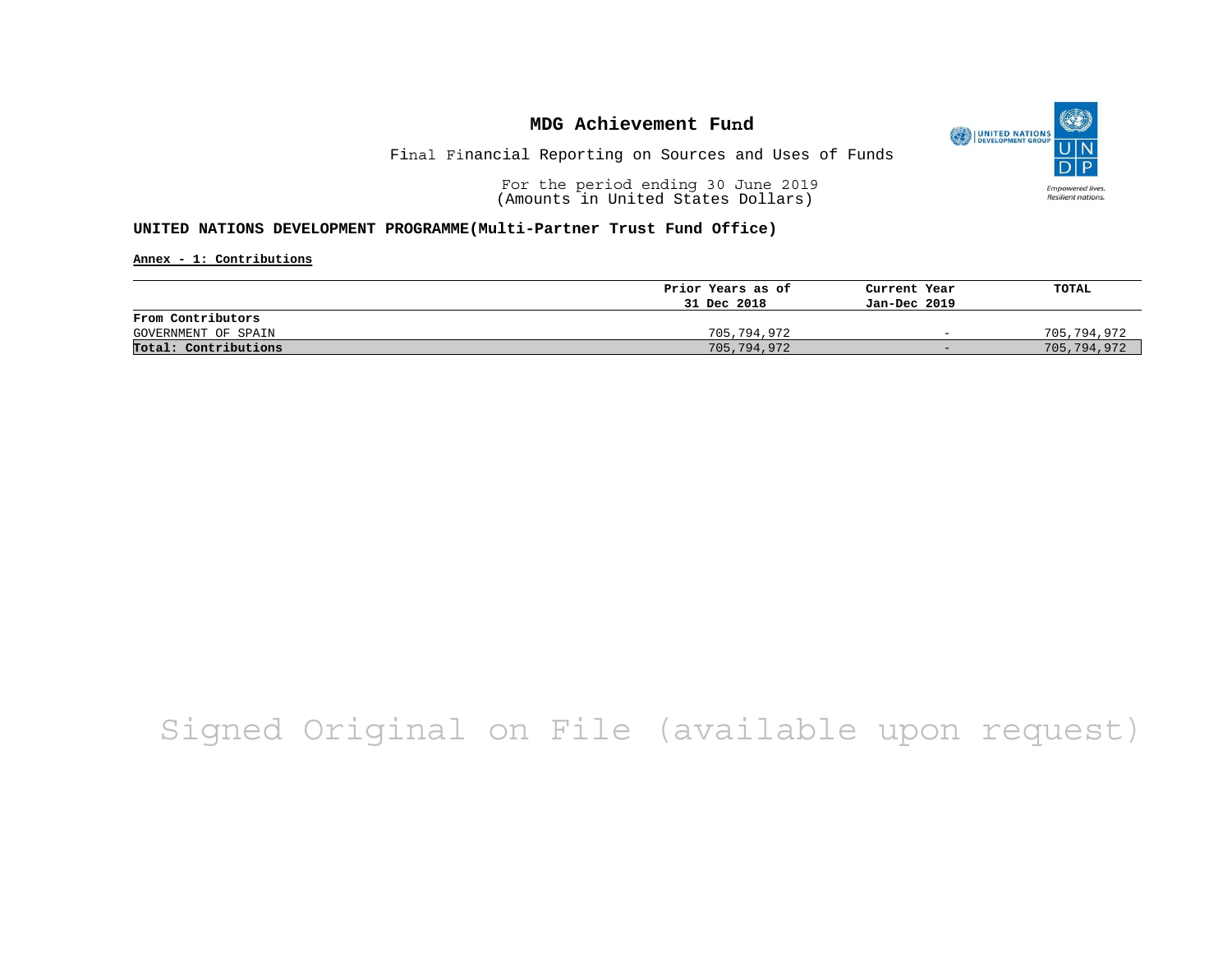

Final Financial Reporting on Sources and Uses of Funds

For the period ending 30 June 2019 (Amounts in United States Dollars)

### **UNITED NATIONS DEVELOPMENT PROGRAMME(Multi-Partner Trust Fund Office)**

**Annex - 2: Transfers**

|                                | Prior Years as of<br>31 Dec 2018 | Current Year<br>Jan-Dec 2019 | TOTAL         |
|--------------------------------|----------------------------------|------------------------------|---------------|
|                                |                                  |                              |               |
| To Participating Organizations |                                  |                              |               |
| <b>ECLAC</b>                   | 240,750                          | $\overline{\phantom{a}}$     | 240,750       |
| <b>ESCAP</b>                   | 214,000                          |                              | 214,000       |
| <b>FAO</b>                     | 80, 422, 389                     |                              | 80, 422, 389  |
| IFAD                           | 500,040                          |                              | 500,040       |
| <b>ILO</b>                     | 41,695,711                       |                              | 41,695,711    |
| IOM                            | 17,638,106                       |                              | 17,638,106    |
| <b>ITC</b>                     | 2,472,369                        |                              | 2,472,369     |
| OHCHR                          | 428,000                          |                              | 428,000       |
| PAHO/WHO                       | 22,015,485                       |                              | 22,015,485    |
| UNAIDS                         | 1,042,727                        |                              | 1,042,727     |
| <b>UNCDF</b>                   | 1,149,170                        |                              | 1,149,170     |
| <b>UNCTAD</b>                  | 974,014                          |                              | 974,014       |
| <b>UNDP</b>                    | 194,851,837                      |                              | 194,851,837   |
| UNEP                           | 11, 445, 715                     |                              | 11, 445, 715  |
| <b>UNESCO</b>                  | 52,038,188                       |                              | 52,038,188    |
| <b>UNFPA</b>                   | 38,622,891                       |                              | 38,622,891    |
| UNHABITAT                      | 10,470,914                       |                              | 10,470,914    |
| <b>UNHCR</b>                   | 2,894,046                        |                              | 2,894,046     |
| UNICEF                         | 95, 114, 837                     | $\overline{\phantom{m}}$     | 95, 114, 837  |
| <b>UNIDO</b>                   | 24, 215, 845                     |                              | 24, 215, 845  |
| <b>UNODC</b>                   | 5,749,256                        |                              | 5,749,256     |
| <b>UNOPS</b>                   | 914,389                          |                              | 914,389       |
| <b>UNRWA</b>                   | 1,436,221                        |                              | 1,436,221     |
| <b>UNWOMEN</b>                 | 23, 324, 828                     |                              | 23, 324, 828  |
| UNWTO                          | 7,670,934                        |                              | 7,670,934     |
| WFP                            | 32,085,978                       |                              | 32,085,978    |
| WHO                            | 13,903,707                       |                              | 13,903,707    |
| Total Transfers                | 683, 532, 347                    |                              | 683, 532, 347 |

Signed Original on File (available upon request)